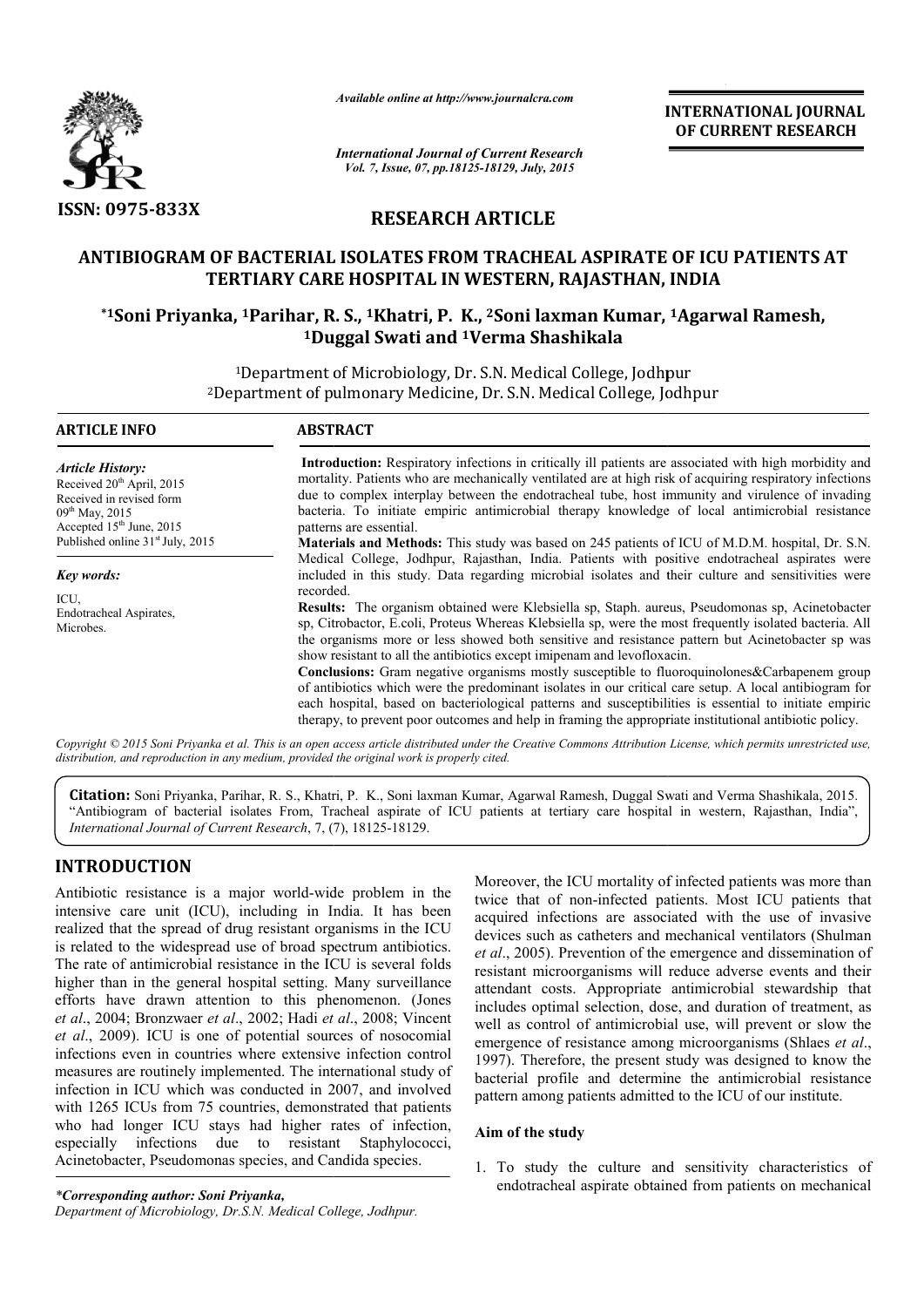ventilation in ICU of our institute for proper selection of antibiotic.

2. To frame an institution based local antibiotic policy for our future use.

#### MATERIALS AND METHODS

This project was carried during a period of 4 months from January to April 2015 in the department of microbiology, M.D.M. hospital, Dr. S.N. Medical College, Jodhpur, Rajasthan. Patient admitted to MDM Trauma ICU, Medical ICU, Surgical ICU and CCU, who were on mechanical ventilation, were included in this study. From the ICU, 245 tracheal aspirates were studied. The following data were collected from the patients enrolled in the study: name, age, gender etc. (endotracheal aspirate) was collected by using all aseptic measures by ICU Doctor.

Semi-quantitative culture was performed based on the four quadrant streak technique using a calibrated loop. At first sample was taken by inoculating loop and a well was made on the agar plate, then four quadrant were made by streaking from well. Each specimen was streaked onto MacConkey agar and 5% sheep blood agar. Plates were incubated at 37°C for 24 hours. After 24 hours ETA cultures were read semiquantitatively by observing the growth in the four quadrants, which suggested the approximate number of colony forming units per ml (CFU/ml) of the bacteria in the specimen. Various biochemical tests were performed in order to measure the viability of biochemical behaviour among the strains. According to the manual of methods for general bacteriology by American society of Microbiology, several biochemical tests i.e. Triple Sugar Iron (TSI) Test, Citrate Utilization Test, Motility Indole, Urease (MIU) Test, Oxidase Test, Catalase Test, and Coagulase Test were performed to identify bacteria of interest. After isolation and identification, sensitivity of selected organisms against different antibiotics was studied according to CLSI guidelines. Antibiotic discs used for gram negative organisms were Imipenem, Amikacin, Cefuroxime, Cefexime, Ceftazidim, Ciprofloxacin, Ofloxacin, Gentamycin, levofloxacin, tobramycin. For gram positive bacteria antibiotic disk of Linezolid, Vancomycin, ampicillin, amoxyclav, Imipenem, Amikacin, Cefuroxime, Cefexime, Ciprofloxacin, Ofloxacin, levofloxacin were used. (Clinical and Laboratory Standards Institute (CLSI) 2011)

Inclusion criteria: Adult patients aged above 18 years, who were mechanically ventilated for various reasons.

Exclusion Criteria: HIV positive patients, Post-op ventilated patients and Sputum smear acid fast bacilli (AFB) positive patients, patients not willing to consent were excluded in our study.

#### RESULTS

During the four month of study periods, 245 tracheal aspirates from ICU admitted patients were enrolled. Among them 177(72.24%) were male and 68(27.75%) were female. (Figure 1) Their average age was between 40-60 years. Among 245 patients, normal commensal of respiratory tract in

19(7.7%), candida sp. in 8(3.3%), GPB in 7(2.85%) as contaminant, Gram positive cocci in 32(13%) and gram negative bacilli in 179(73%) patients (Figure 2). The organism obtained were Klebsiella sp. in 100(40.8%), Staph.aureus in 32(13.06%), Pseudomonas sp in 28 (11.42%), Acinetobacter sp in 25(10.2%), Citrobactor in 16(6.53%), candida sp in 8(3.26%), E.coli in 5(2%), Proteus in 5(2%) patients (Figure 3). Klebsiella sp, were the most frequently isolated bacteria found in 100(40.8%) patients. Here for 7 organisms 15 types of antibiotics disks were uses for sensitivity. Here most of the antibiotics showed resistance except imipenam and levofloxacin.



Figure 1. Gender Comparison of Patients



Figure 2. Microorganism Isolation from Tracheal culture



Figure 3. Microorganism Isolation from Tracheal culture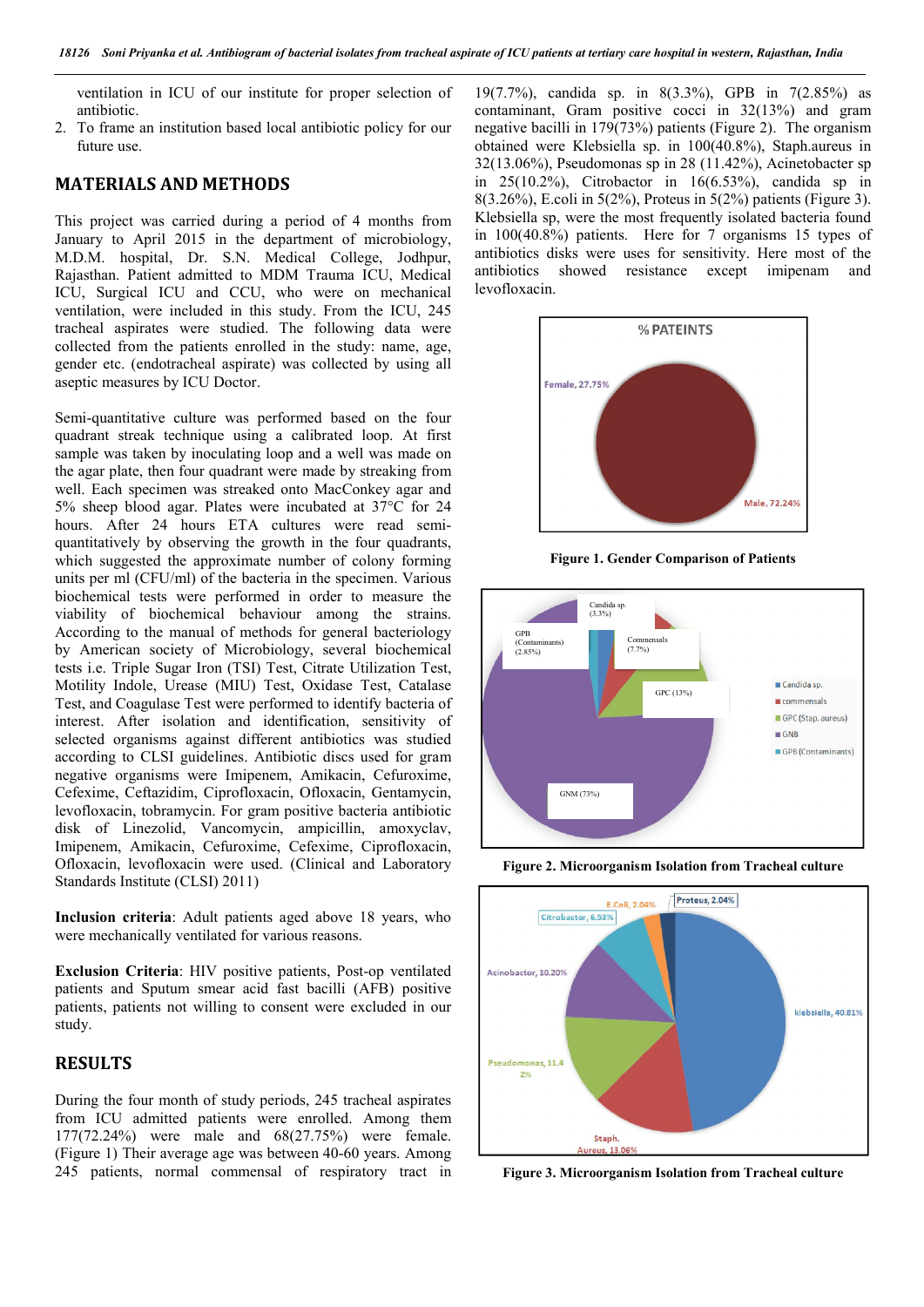

à.  $28$ 57 ū  $12$ Cotech chech AMOHICLEY VANCONTON City Interaction CEEVROXIME CEFHAME IMPERIAL Feland Capech orcational AMPIOLUM Achy Amikachy Sensitive % Resistant %

Figure 4. Patients Infected by Klebsiella sp and its Antibiotic Sensitivity Pattern

Figure 5. Patients Infected by Staph. Aureus and its Antibiotic Sensitivity Pattern



Figure 6. Patients Infected by Pseudomonas sp and its Antibiotic Sensitivity Pattern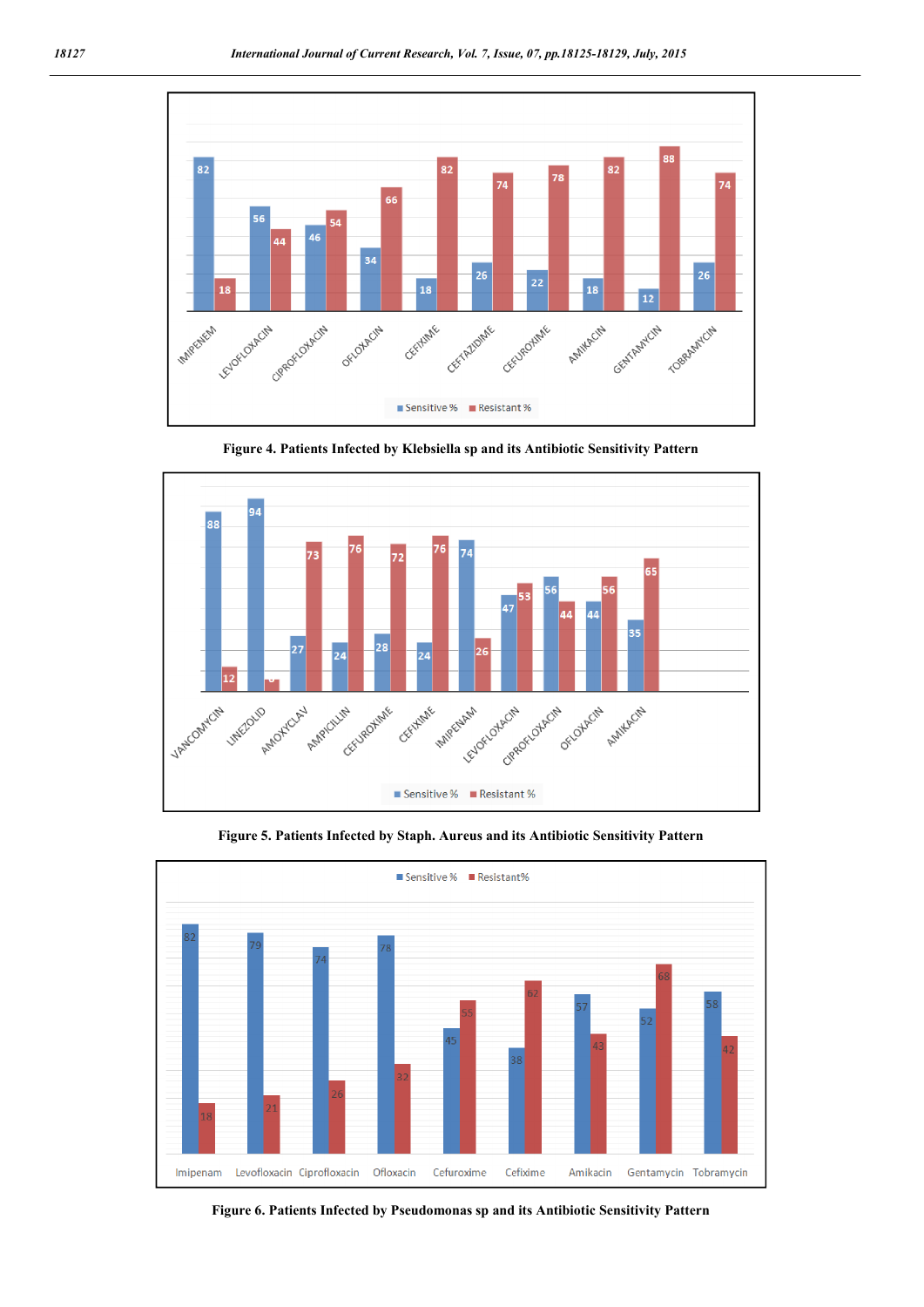

Figure 7. Patients Infected by Acinetobacter sp. and its Antibiotic Sensitivity Pattern

Generally most of the patients are admitted with diseases like pulmonary failure, stroke, kidney failure or asthmatic attack. Among all age, the male patients are found to be higher in number. From the findings it was observed that the antibiotic cephalosporin (Cefexime, cefuroxime, and ceftazidime) is most resistant to the organism klebsiella sp. and Acinetobactor. Among all applied antibiotics except imipenam and levofloxacin were resistant for Acinetobactor (Figure 7). This is very alarming for the patients infected with Acinetobacter sp. The antibiotics showed maximum sensitivity to Klebsiella sp. (most frequently isolated bacteria) were imipenam and levofloxacin, ciprofloxacin followed by Aminoglycisides and cephalosporin (Figure 4).

In average, all the antibiotics are sensitive for the infected patients with pseudomonas sp. The antibiotics imipenam, flouroquinolones has good sensitivity pattern followed by Aminoglycisides than cephalosporin (Figure 6). In case of the patients infected by the organism Staph. aureus antibiotics that are most sensitive are linezolid, vancomycin, followed by imipenam, flouroquinolones, amikacin whereas amoxyclav, ampicillin, cephalosporin showed increased resistance (Figure 5)

#### DISCUSSION

Antimicrobial agents (AMs) are among the most commonly used drugs in hospitalized patients. The emergence of AM resistance in ICUs is of great concern as it increases the likelihood of drug interactions/side effects and cost of therapy due to use of newer antibiotics. Resistance may also be responsible for prolonged hospital stays and can affect prognosis. The problem of resistance in a hospital is difficult to understand without the knowledge of AM use pattern. (The impact of antimicrobial, 1997) In our study we found that GNB were most common cause of respiratory infection in ICU patients, in which Klebsiella sp. is most commonly found. Klebsiella sp. show sensitivity to imipenam, levofloxacin, ciprofloxacin followed by Aminoglycisides and cephalosporin. Acinobactor show resistant to all the applied antibiotic except imipenam and levofloxacin. GPC, also isolated from ICU infection, in which Staph. aureus is most

common microorganism, which were sensitive to linezolid, vancomycin followed by imipenam, flouroquinolones. This finding suggests that imipenem should be used judiciously in ventilated patients to prevent any further increase in resistance to imipenem. Antibiotic disc sensitivity test results may vary with hospital setting, while infection rate in a hospital may depend on the hospital environment, antibiotic use and other infection control practices. All these would limit the applicability of the findings of this study to other hospital settings.

#### Conclusion

Gram negative organisms mostly susceptible to fluoroquinolones and Carbapenem group of antibiotics which were the predominant isolates in our critical care setup. There is an alarmingly high rate of resistance to cephalosporin's, beta lactam-lactamase inhibitors, and aminoglycoside, Although imipenem is still sensitive against most pathogens but resistance is rising. Judicious use of older and newer antimicrobial agents is essential to prevent the emergence of multi drug resistant bacteria in the ICU. A local antibiogram for each hospital, based on bacteriological patterns and susceptibilities is essential to initiate empiric therapy, to prevent poor outcomes and help in framing the appropriate institutional antibiotic policy.

#### **REFERENCES**

- Bronzwaer SL, Cars O, Buchholz U, Molstad S, Goettsch W, Veldhuijzen IK, *et al*. The Relationship between Antimicrobial Use and Antimicrobial Resistance in Europe, *Emerg Infect Dis*., 2002;8:278–282.
- Clinical and Laboratory Standards Institute (CLSI) 2011; Performance Standards for Antimicrobial Susceptibility Testing; Twenty first Informational Supplement. M100- S21; 31(1).
- Hadi U, Duerink DO, Lestari ES, Nagelkerke NJ, Keuter M, Huisin't Veld D, *et al*. Antibiotic sensitivity pattern of bacterial pathogens in the intensive care unit. *Clin Microbiol Infect*., 2008; 14:698–707.